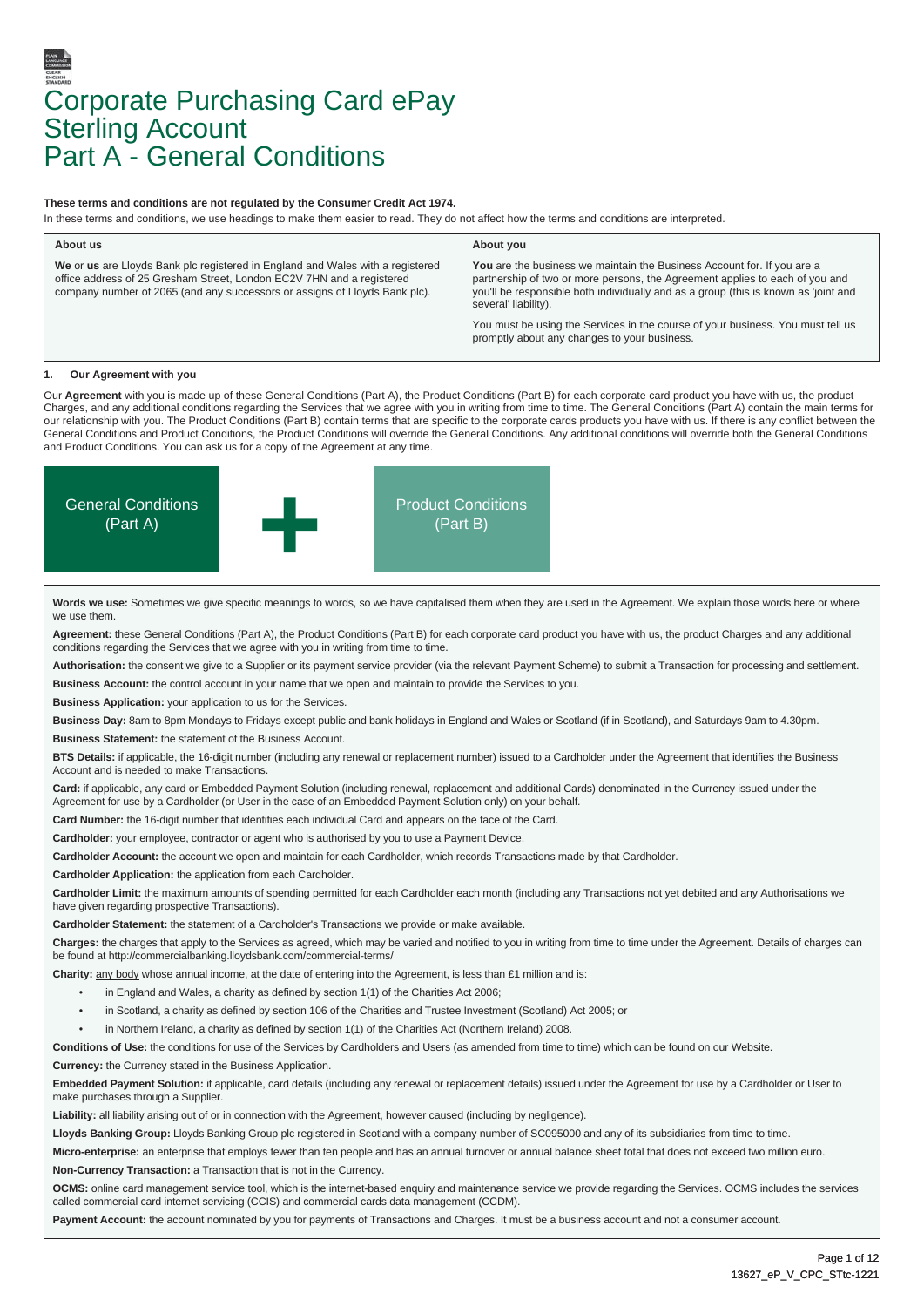# **Words that we use** - continued

Payment Device: any personalised device or set of procedures to access an account, give instructions or execute a Transaction. These include a Card, Card Number, Embedded Payment Solution details, BTS Details, Virtual Card, VCN, RCN, Supplier Card, electronic wallet, use of a password, security details or PIN.

**Payment Scheme:** Visa or Mastercard (as applicable).

Payment Scheme Exchange Rate: the foreign exchange wholesale rate set by the Payment Scheme and applied to Non-Currency Transactions to convert them to the currency of the Business Account. The relevant rate (depending on the Payment Scheme relevant to your Product) can be found at:

- **Visa** www.visaeurope.com/making-payments/exchange-rates
- **Mastercard** www.mastercard.com/global/currencyconversion

**Payment Services Regulations:** the Payment Services Regulations 2017.

**PIN:** the personal identification number issued to or selected by Cardholders.

**Product:** the product stated in the Business Application.

**Programme Administrator:** the representatives you nominate from time to time on the forms we provide for this purpose, or through OCMS, who will carry out the functions set out or referred to in the Agreement as being for the Programme Administrator. If your Product is the Business Travel Solution, we sometimes refer to the Programme Administrator as your Nominated Travel Administrator.

**RCN:** real card number – if applicable, the RCN is linked to a particular Cardholder Account that provides the funding card and settlement account for VCNs.

**Scheme Limit:** the maximum amount of credit we give you under the Agreement each month.

**Services:** the services we are to provide under the Agreement, together with any other services associated with a Payment Device that we or another member of Lloyds Banking Group may make available from time to time.

**Supplier Card:** if applicable, the Virtual Card we issue to you for use in funding and settling all Transactions with a nominated Supplier.

Supplier: any person or entity who agrees, by arrangement with us or the Payment Scheme (or both), to accept the Payment Device as payment for goods or services (or both).

Third Party Provider (TPP): a third party provider authorised by law to access information from your payment accounts - for example, an account aggregator that gives you a consolidated view of your account information across multiple providers.

**Transaction:** any payment or cash withdrawal made using a Payment Device.

**User:** your employee, contractor or agent authorised by you from time to time to use Embedded Payment Solution details that are in a Cardholder's name to make purchases through a Supplier.

**Virtual Card:** if applicable, card details used to make a payment but not provided in any physical state or form.

**VCN:** virtual card number: if applicable, a unique VCN is linked to an RCN to make a Transaction.

**Website:** www.lloydsbankcommercial.com or any other URL we tell you about.

When we refer to any law in these terms and conditions, this includes any secondary law made under it and any amendments or replacements (or both) of that law.

# **2. Term**

This Agreement will continue until you or we end it (see "Ending the Agreement").

# **3. Scheme Limit and Cardholder Limits**

We agree the Scheme Limit with you when you apply for your Product and show it in your Business Statement. You must choose a Cardholder Limit for each Cardholder, which must not exceed the Scheme Limit. Each Cardholder must never exceed their Cardholder Limit. In deciding whether or not any such limits have been exceeded, we will look at the amount of any Transaction not yet debited and any authorisation we have given regarding a prospective Transaction.

We will not increase the Scheme Limit or any Cardholder Limit without telling you. You can refuse any increase and we will tell you at the time how to do this. In some circumstances, we may lower the Scheme Limit. Generally, we will tell you in advance if we intend to do this but may not always do so. If the Scheme Limit is reduced, individual Cardholder Limits may also be reduced. If the Scheme Limit or any part of it has been unused for a six-month period, we may reduce the Scheme Limit, taking into account your product spending profile in the six months before that period.

We can decline Transactions that take a Cardholder over their Cardholder Limit or take you over the Scheme Limit. But if we do allow them, you must repay us the excess and any charges you owe us as soon as we ask you to.

How you can change your limits is set out below.

| <b>Change the Scheme Limit</b>                                                                                                                                                           | <b>Change the Cardholder Limit</b>                                                                                                                                                                                                                                                                                            |
|------------------------------------------------------------------------------------------------------------------------------------------------------------------------------------------|-------------------------------------------------------------------------------------------------------------------------------------------------------------------------------------------------------------------------------------------------------------------------------------------------------------------------------|
| Using the form we provide.<br>Any increase is subject to our credit review and approval process. You may also<br>ask us to decrease your Scheme Limit subject to any minimum we require. | You or the Programme Administrator can ask us in writing.<br>If the new Cardholder Limit remains within the Scheme Limit, we will put it in place<br>within 10 Business Days after you have asked us to.<br>The Programme Administrator is responsible for telling the Cardholder about<br>changes in their Cardholder Limit. |

#### **4. If you don't pay on time**

You must pay Charges on any sum you don't pay on time. You can find details of Charges on our Website or are as otherwise notified to you in writing from time to time in line with the Agreement.

We may charge you our reasonable costs for collecting any sum not paid on time or resulting from any other breach of the Agreement or Conditions of Use.

We want your business to succeed, but we know you may sometimes need extra support. You should contact your relationship manager as soon as possible if your business is having financial difficulties. We'll always try to help you, and try to develop a plan with you to deal with the difficulties.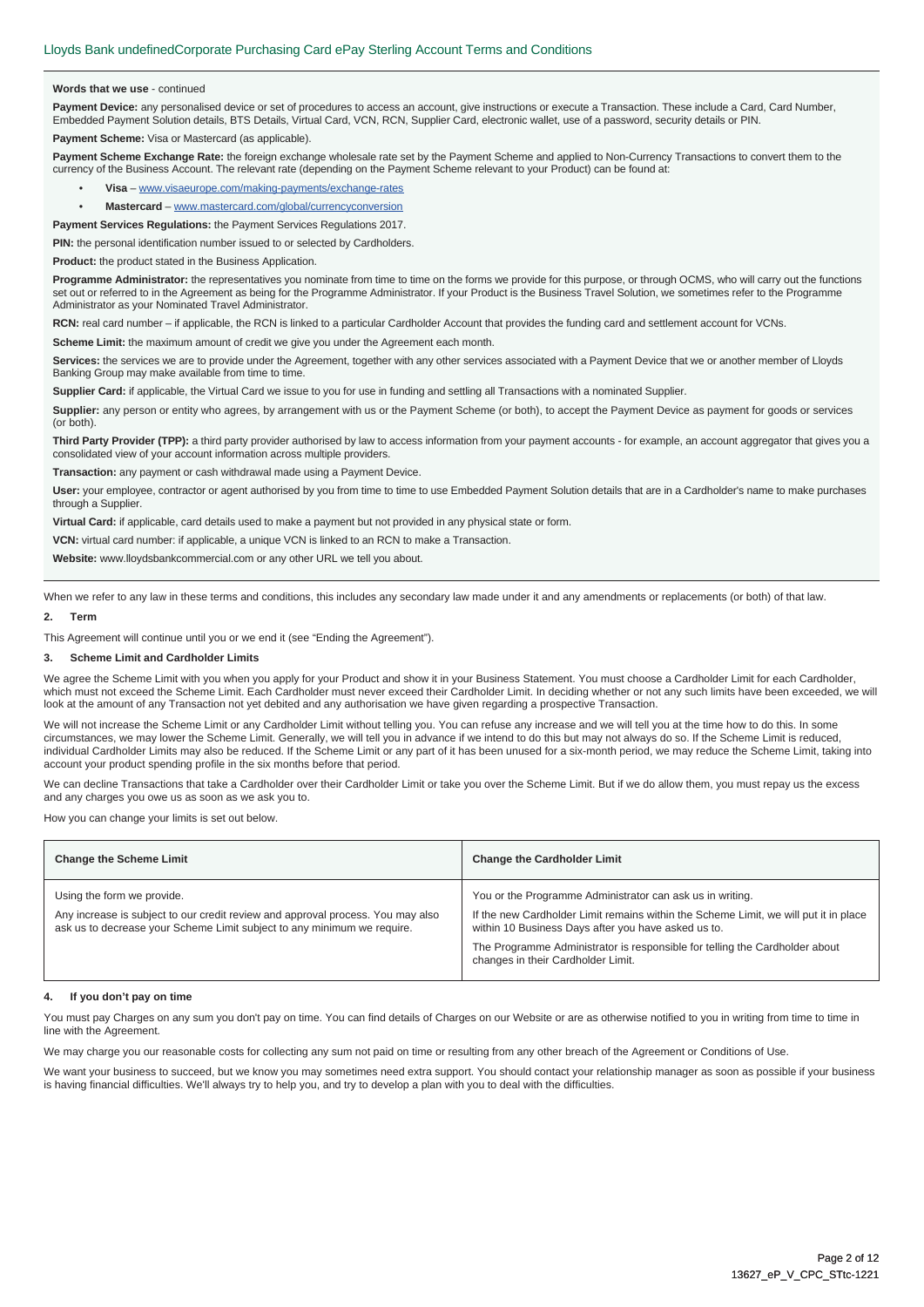#### **5. OCMS**

We grant you a non-transferable, non-exclusive, revocable, limited right to use OCMS by allowing access to OCMS by the Programme Administrator, Cardholders and Users (if applicable) subject to the Agreement and the Conditions of Use.

You must make sure that only the Programme Administrator, Cardholders and Users (if applicable) are permitted to use OCMS.

Unless the law says you are not responsible, you promise to pay us all losses, costs, claims, damages and expenses we incur if:

(1) you, the Programme Administrator, a Cardholder or User (if applicable) gives us incorrect information or instructions;

- (2) your access to OCMS is misused;
- (3) you, the Programme Administrator, a Cardholder or a User breaks the Agreement or the Conditions of Use; or

(4) you fail to follow any reasonable instructions we give you.

OCMS, any related services and any information given under OCMS will be provided on an "as is" and "as available" basis.

#### **6. Third Party Providers**

Your Programme Administrator can allow a TPP to access the information on your Business Account for you if you are registered for OCMS. If the TPP identifies itself to us, and complies with relevant regulatory requirements, we'll treat any instruction from a TPP as if it were from you.

If we are concerned about fraudulent or unauthorised access by a TPP, we may refuse it access to your account information. Before we do this, we'll tell you and explain why, unless it is not reasonably practicable, in which case we'll tell you immediately afterwards. In either case, we'll tell you in the way we consider most appropriate. We won't tell you about refusing access to a TPP if doing so would compromise our reasonable security measures or otherwise be unlawful.

We may make available to a TPP a specific means of accessing your account. If we do, and it tries to access your account in another way, we may refuse to allow that access.

If you use a third party card issuer, that TPP may be able to request confirmation from us that you have the necessary credit available on your Business Account for it to approve a transaction. We'll only respond to a request if you have expressly told us we can.

# **7. Liability**

You (and not the Cardholder or User) are responsible for all costs, losses or charges arising directly or indirectly from use of a Payment Device unless we have stated otherwise in the Agreement.

### **8. Payment instructions**

We will treat a payment instruction requesting that we execute a payment as received when we actually receive it, unless a Cardholder instructs us to carry out a Transaction on a future date or a series of recurring Transactions on future dates. In that case, we will treat the date we are required to carry out the Transaction as the date we receive the payment instruction.

If we receive any payment instruction after the cut-off time on any Business Day or on a day that is not a Business Day, we will treat it as if we received it on the next Business Day. You can find our payment cut-off times on our Website.

# **9. Managing your Payment Devices**

How you can manage your Cards is set out below.

|                                                                                                                                                                                                                                                                                                                                      | End a Cardholder's use of a Payment Device                                 |
|--------------------------------------------------------------------------------------------------------------------------------------------------------------------------------------------------------------------------------------------------------------------------------------------------------------------------------------|----------------------------------------------------------------------------|
| The Programme Administrator must submit a request on OCMS or call or email<br>our customer service team.<br>our customer service team.<br>The Cardholder's use of a Payment Device will not end until the Payment Device<br>is destroyed. If it is a Card, this means cutting it in two through the chip, and<br>returning it to us. | The Programme Administrator must submit a request on OCMS or call or email |

A Programme Administrator may not apply for or authorise their own Payment Device. If there is only one Programme Administrator appointed, a new Programme Administrator should be appointed.

# **! You, Programme Administrators and Cardholders must not use a Payment Device:**

- for any illegal purpose;
- b) after its expiry date; or
- c) after we have cancelled or put a stop on it.

# **10. Lost or stolen Payment Devices**

**! You must tell us or ensure the relevant Cardholder tells us immediately if a Payment Device is lost or stolen; you or they think someone else knows any of its security details; or it might have been misused.** 

You or the relevant Cardholder can contact us by phone on 0800 096 4496 (24 hours if it's about a lost or stolen Payment Device, but Monday to Friday 8am–8pm, Saturday 9am–4pm if it's about fraud). If abroad, call +44 1908 544059. We may ask for written confirmation within seven days, and it must include the Payment Device account number.

All Payment Devices are our property. If a Payment Device is later found, it must not be used and must be destroyed (for Cards, cut in two through the chip). You may be required to return the Payment Device to us.

Both you and the relevant Cardholder must provide all information we reasonably request. You and they must also assist us, our agents and the police (if we need to involve them) in investigating the loss, theft or possible misuse of a Payment Device, or the disclosure of any security details, and must assist us in recovering the Payment Device. Regarding such matters, both you and each Cardholder consent to our telling relevant third parties about the particular account.

When a Payment Device expires, is lost or stolen, or is damaged, we may issue a new one

You may be covered by liability waiver insurance, subject to and in line with the terms and conditions of the insurance policy from time to time in force. A copy of the terms and conditions of the policy can be viewed at www.lloydsbankcommercial.com/Corporate-terms/LloydsBank/Terms-andconditions/Cash-management/Card-services.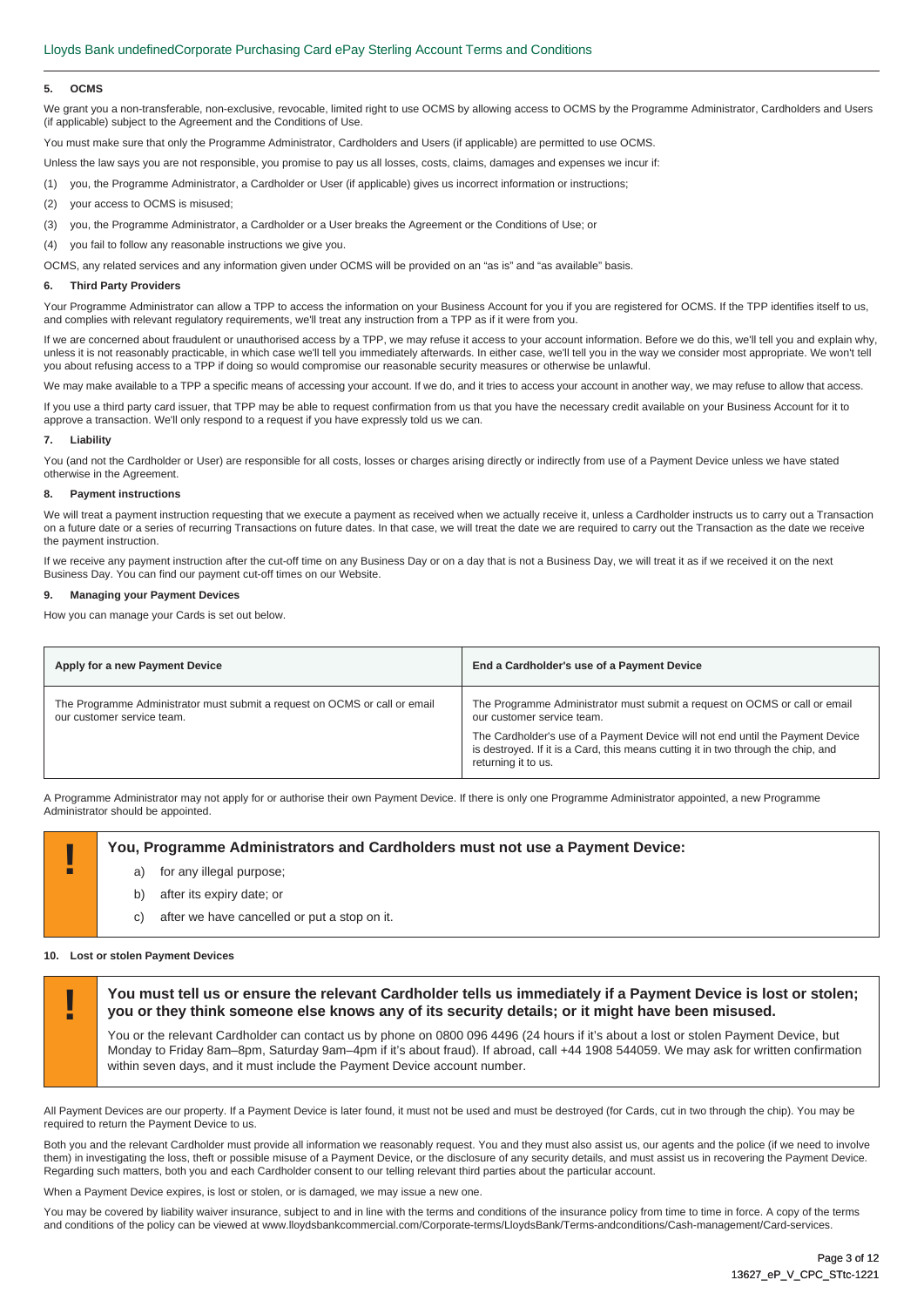# **11. Stopping or suspending a Payment Device**

We can stop the use of a Payment Device or refuse to issue a new one, where reasonable if:

- (1) we're worried about its security;
- (2) we think its use has been unauthorised or fraudulent;
- (3) we think the risk of you not repaying the credit is significantly increased; or
- (4) we reasonably believe that not doing so may cause us to breach a legal requirement or may expose us (or another company in the Lloyds Banking Group) to action from any government or regulator.

If we stop a Payment Device or refuse to issue one for any of these reasons, we are not responsible for any resulting loss or damage you may suffer.

We'll tell you as soon as we reasonably can if we are going to stop or have stopped the use of a Payment Device, and why, unless the law prevents us doing so or it would undermine our security measures. We won't stop a Payment Device for longer than we need to. We will let you use it again or give you a new one as soon as possible.

If you have a Card and we have stopped its use, you'll be responsible for taking steps to ensure it is recovered and destroyed (cut in two through the chip). You may be required to return the Card to us.

# If you need to discuss the stop on a Payment Device with us, you can call us on 0800 096 4496 (if abroad +44 1908 544059) or write to us at Lloyds Bank Card Services, PO Box 6061, Milton Keynes MK7 8LE.

# **12. Processing Transactions**

We may refuse to process or delay processing any Transaction if:

- (1) it would cause you to exceed a limit we have set;
- (2) its completion is prevented by the payee's account;
- (3) it seems unusual when considering how the relevant Cardholder Account is normally used or we reasonably believe it may be fraudulent;
- (4) by processing it, we reasonably believe that we would infringe any law, regulation or the rules of the Payment Scheme or any industry good practice or that we may be exposed to action from any government or regulator;
- (5) not acting on the instruction to process it or delaying to act on the instruction would help us comply with money laundering laws or regulations;
- (6) the instruction to process it is inaccurate or incomplete;
- (7) acting on the instruction to process it would breach the Agreement;
- (8) the payment instructions relate to a country from or to which we may decide not to process payments (for example, a country in relation to which sanctions are in place);
- (9) you are in breach of the Agreement; or
- (10) any of the reasons for ending the Agreement under "Ending the Agreement" apply.

If we do this, we will not have any responsibility to you for any resulting loss or damage you may suffer. If we have declined to process a Transaction, we will give you on request details of the reason(s) for the refusal as soon as is practicable unless the law prevents us doing so or it would undermine our reasonable security measures. We will also include details of how to correct any errors that led to our refusal, if appropriate. To request this information, please call our customer services centre on 0800 096 4496 (if abroad +44 1908 544059). If your Transaction has been declined, this helpline is available 24 hours a day seven days a week.

#### **13. Statements**

If there have been any Transactions or Charges on your accounts in any month, we will post to you both the Business Statement and Cardholder Statements, unless you have asked us to make them available to you in another way. We may charge for duplicate copies.

The statements will include the following information:

- (1) a reference enabling you to identify the Transaction.
- (2) where appropriate, information we have received about the beneficiary of the payment.
- (3) the amount of the Transaction in the currency in which the relevant account was debited or in the currency used for the payment order.
- (4) the amount of any charges for the Transaction and, where applicable, a breakdown of them, and any interest payable by you.
- (5) where applicable, the exchange rate used for the Transaction and its amount after the currency conversion.
- (6) the debit value date or the date of receipt of the Transaction.

# **! You must pay the full amount outstanding on each Business Statement by the payment date specified in it.**

## **14. Repayments**

Using a form we provide, you must nominate an account you hold with us or any other bank in the United Kingdom (acceptable to us) as the Payment Account at the time of entering into the Agreement.

We will take all Transactions and Charges from the Payment Account by direct debit on or after 14 (and no later than 30) calendar days from the Business Statement date. You must ensure all direct debits are paid to us on their first presentation.

# **15. Important information about repayments**

Payments will only take effect when debited to the Payment Account. They may be applied against Transactions and Charges.

Payments reduce balances on the Business Account or the relevant Cardholder Account (or both) in the following order: annual card fee, late payment fee; Transaction fee; cash advance fee; ATM cash advance fee; old balances; new balances.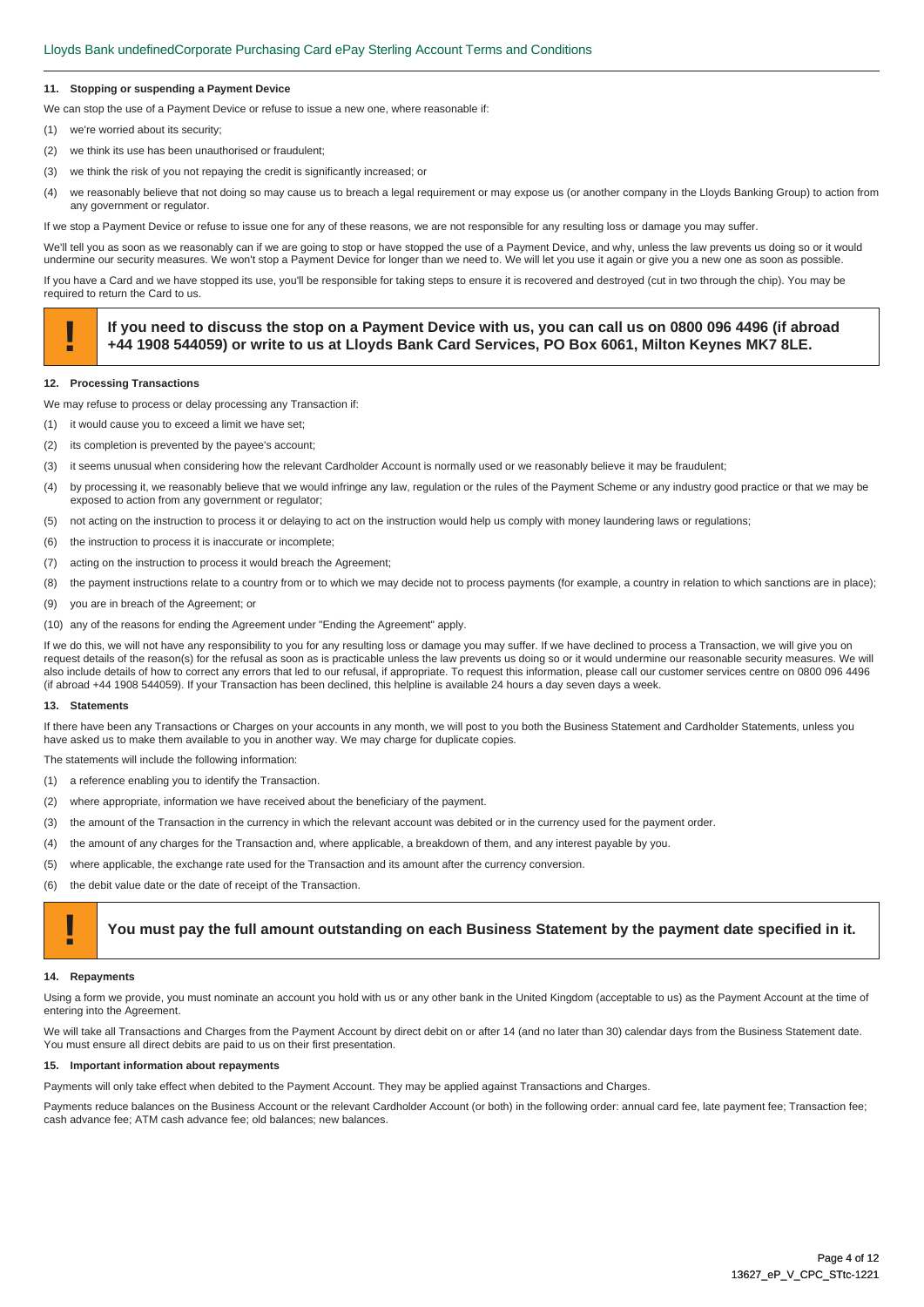# **16. Cancelling transactions**

Information about cancelling transactions is set out below.

| <b>Cancelling transactions</b>                                  |                                                                                                                                                                                                                                                                                 |
|-----------------------------------------------------------------|---------------------------------------------------------------------------------------------------------------------------------------------------------------------------------------------------------------------------------------------------------------------------------|
| What Transactions can you or the<br>relevant Cardholder cancel? | Transactions scheduled for a future date.<br>A series of recurring Transactions.                                                                                                                                                                                                |
| What you or the relevant Cardholder<br>must do                  | Tell us by the end of the Business Day before the day the Transaction is due to be made.<br>Tell the Supplier that you have asked us to cancel the Transaction, and if you also want to cancel your agreement with them<br>you will need to do this directly with the Supplier. |
| What will happen                                                | We will not carry out a Transaction once you or the Cardholder has withdrawn authorisation.<br>Unless you or the Cardholder tell us otherwise, we will treat cancellation of recurring Transactions as cancelling all future<br>Transactions in the series.                     |

# **17. Refunds, responsibilities and chargebacks**

You must check, and ensure any Cardholder checks, any statement you or they receive as soon as possible (preferably within 30 days), and tell us straight away if an entry seems wrong. If you don't, we may not be able to correct any mistakes. If we need to investigate a Transaction, you and the Cardholder must co-operate with us and the police if we need to involve them.

The tables below set out when we will give you a refund, and the circumstances in which you are responsible for losses caused by unauthorised transactions. Other than our responsibilities set out in this section, we have no further responsibility to you for unauthorised transactions.

# **The table below explains when you'll receive a refund**

| What went wrong?                                                                                               | You'll receive a refund if                                                                                                                                                                                                                                                                               | What you'll get                                                                                                                                                                                                                                                                                                                                                                                                                                                                                                                                                                                                                                     | You won't receive a refund if                                                                                                                                                                                                                                                                                                                                                                                                                                                                                                                                                  |
|----------------------------------------------------------------------------------------------------------------|----------------------------------------------------------------------------------------------------------------------------------------------------------------------------------------------------------------------------------------------------------------------------------------------------------|-----------------------------------------------------------------------------------------------------------------------------------------------------------------------------------------------------------------------------------------------------------------------------------------------------------------------------------------------------------------------------------------------------------------------------------------------------------------------------------------------------------------------------------------------------------------------------------------------------------------------------------------------------|--------------------------------------------------------------------------------------------------------------------------------------------------------------------------------------------------------------------------------------------------------------------------------------------------------------------------------------------------------------------------------------------------------------------------------------------------------------------------------------------------------------------------------------------------------------------------------|
| You, or the<br>relevant<br>Cardholder or User<br>(if applicable), paid<br>more than you<br>expected            | the exact amount of the<br>٠<br>payment was not specified;<br>the payment amount is<br>$\bullet$<br>more than you could have<br>reasonably expected to<br>pay; and<br>you request the refund<br>$\bullet$<br>within eight weeks from the<br>date the amount was<br>debited from the relevant<br>account. | We'll refund you the amount of the payment (and any<br>related interest and charges you have directly incurred).<br>We may ask you to give us any information we reasonably<br>require so we can ensure you satisfy the requirements for a<br>refund before paying it.<br>We'll either give you a refund or inform you why you are not<br>entitled to one within 10 Business Days of the later of:<br>our receipt of your request for a refund; or<br>$\bullet$<br>our receipt of any information we ask you<br>$\bullet$<br>to provide.<br>If you are not happy with our decision, you can contact your<br>relationship manager or complain to us. | you or the relevant Cardholder or User<br>$\bullet$<br>directly gave us authorisation for the<br>Transaction and the payment amount<br>was provided or made available to you,<br>the Cardholder or User at least four<br>weeks before the due date for payment.                                                                                                                                                                                                                                                                                                                |
| A payment was<br>made that you or<br>the relevant<br>Cardholder or User<br>(if applicable) didn't<br>authorise | a Transaction was not<br>$\bullet$<br>authorised by you or the<br>relevant Cardholder if you<br>notify us without undue<br>delay after becoming<br>aware of the fact, and in<br>any event within 13 months<br>of the date we debited the<br>payment from the relevant<br>account.                        | We'll refund the amount of the Transaction and, where<br>applicable, restore the relevant account to the position it<br>would have been in had the unauthorised transaction not<br>taken place.<br>We'll do this by the end of the next Business Day.<br>You must give us any information we reasonably need to<br>assess whether a refund is due.<br>We may also investigate after giving a refund. If we discover<br>you were not entitled to the refund, we will debit the<br>refunded amount from the relevant account. We'll give you<br>reasonable notice before we do.                                                                       | you don't notify us in time<br>$\bullet$<br>we find the Transaction was authorised<br>٠<br>by you or a relevant Cardholder.<br>If you are a Micro-enterprise or Charity<br>You don't need to prove you did not authorise<br>a card payment, but we'll take into<br>consideration the circumstances at the time it<br>was authorised.<br>For everyone else<br>You agree that Regulation 75 of the Payment<br>Services Regulations does not apply to you.<br>This means it's your responsibility to prove<br>that you or the relevant Cardholder did not<br>authorise a payment. |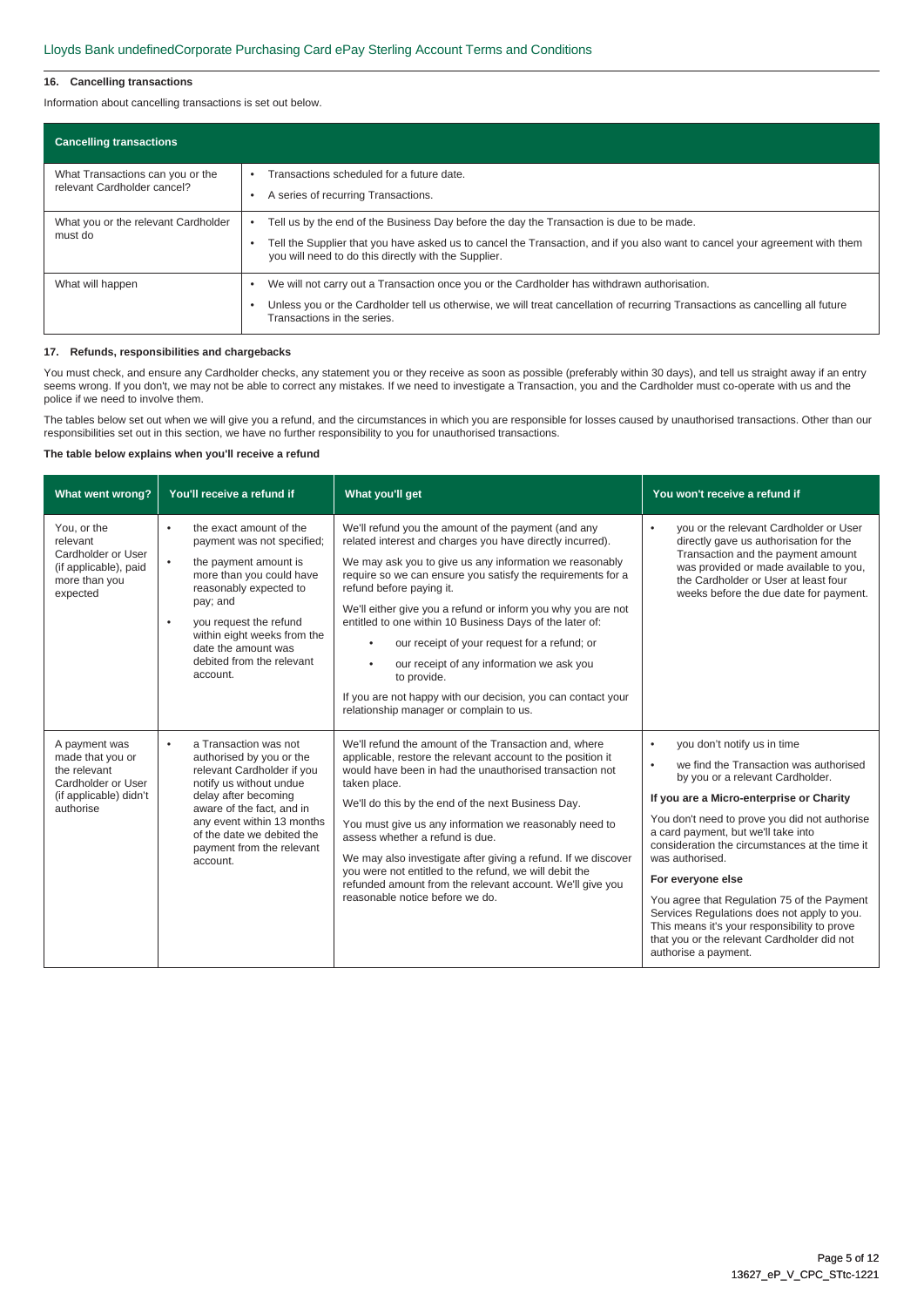# **The table below explains when you'll be responsible for unauthorised transactions**

| How the losses happened                                                                                                              | How much you are responsible for                                                                                                                                                                                                                                                                                                |                                                                                                                                         |
|--------------------------------------------------------------------------------------------------------------------------------------|---------------------------------------------------------------------------------------------------------------------------------------------------------------------------------------------------------------------------------------------------------------------------------------------------------------------------------|-----------------------------------------------------------------------------------------------------------------------------------------|
|                                                                                                                                      | If you are a Micro-enterprise or Charity                                                                                                                                                                                                                                                                                        | <b>Everyone else</b>                                                                                                                    |
| From the use of a lost or stolen Payment Device before you tell<br>us it's missing.                                                  | A maximum of £35 (or Currency equivalent) per instance<br>unless you have acted fraudulently or you have intentionally or<br>with gross negligence failed to:<br>take all reasonable steps to keep the personalised<br>$\mathbf{1}$ .<br>security features safe;<br>use the Payment Device in line with the Agreement; or<br>2. | All losses incurred<br>This is because you agree that<br>Regulation 77 of the Payment<br>Services Regulations does not<br>apply to you. |
| From the misuse of a Payment Device because you failed to<br>keep the personalised security features safe.                           | notify us in the agreed way and without undue delay on<br>3.<br>becoming aware of the loss, theft, misappropriation or<br>unauthorised use of the Payment Device.<br>In these situations, you will be responsible for all losses incurred.                                                                                      |                                                                                                                                         |
| After you have notified us of the loss, theft, or unauthorised use<br>of the Payment Device.                                         | You won't be responsible unless you have acted fraudulently.<br>If you have acted fraudulently, you are responsible for all losses incurred.                                                                                                                                                                                    |                                                                                                                                         |
| Because we had failed to provide the means for you to notify us<br>of the loss, theft, or unauthorised use of the Payment Device.    |                                                                                                                                                                                                                                                                                                                                 |                                                                                                                                         |
| From the use of a Payment Device without your permission<br>before you received it.                                                  |                                                                                                                                                                                                                                                                                                                                 |                                                                                                                                         |
| Because we had failed to apply legally required procedures<br>to check that a payment has been authorised by you or<br>a Cardholder. |                                                                                                                                                                                                                                                                                                                                 |                                                                                                                                         |

# **Chargebacks**

In any other circumstances, you must immediately tell us if you think a Transaction involves fraud, unauthorised use or any other circumstances where a Supplier may be held liable under the applicable Payment Scheme rules. You can ask us to reject a transaction, and we'll try to charge back the Transaction to the Supplier under those rules. If we can, we'll credit the amount to the Business Account or relevant Cardholder Account as applicable. If we cannot reverse the transaction, you'll remain liable for it.

You must tell us of any dispute about any amount on the Business Statement or any other statement without undue delay. In any event, this must be within 13 months of the date we debited the disputed payment from the account.

# **18. When we are not liable**

We have no Liability to you for:

- (1) loss of profit, revenue, production or business;
- (2) loss of goodwill, reputation or opportunity;
- (3) loss of anticipated savings or margin;
- (4) loss of bargain;
- (5) costs regarding wasted managerial, operational or other time;
- (6) loss of or corruption of data or information;
- (7) claims made against you by third parties;
- (8) indirect, consequential or special loss;
- (9) a Transaction being declined or a Payment Device not being accepted as payment, nor for any loss or damage resulting from the way this is communicated to you, the relevant Cardholder or User;
- (10) the refusal of any other bank, ATM or other machine or Supplier to accept or honour the Payment Device; or
- (11) goods and services supplied to you, the Cardholder or User.

Unless the law says otherwise, our maximum aggregate Liability in any one calendar year won't exceed the value of the Charges you pay us during that calendar year.

We're not responsible for any claim you, a Cardholder or a User has against a Supplier. No claim by you, a Cardholder or a User against any Supplier may be the subject of a claim or counter-claim against any member of Lloyds Banking Group.

Nothing in the Agreement limits or excludes our Liability in relation to paying refunds in line with the refunds and responsibilities section of the Agreement. The limitations to your Liability for unauthorised transactions won't be affected by any other term of the Agreement.

We won't exclude our Liability for anything the law does not allow us to, such as:

- death or personal injury caused by our negligence or the negligence of our employees, agents or subcontractors; or
- our fraud or fraudulent misrepresentation, or the fraud or fraudulent misrepresentation of our employees, agents or subcontractors.



# **If you close your account or change your Payment Device, you will need to tell anyone else you make <br>
<b>If you close your account or change your Payment Device, you will need to tell anyone else you make regular payments to, otherwise they may not be able to collect your payment.**

If you miss a payment for this reason, we will not be liable for any resulting loss or damage you suffer.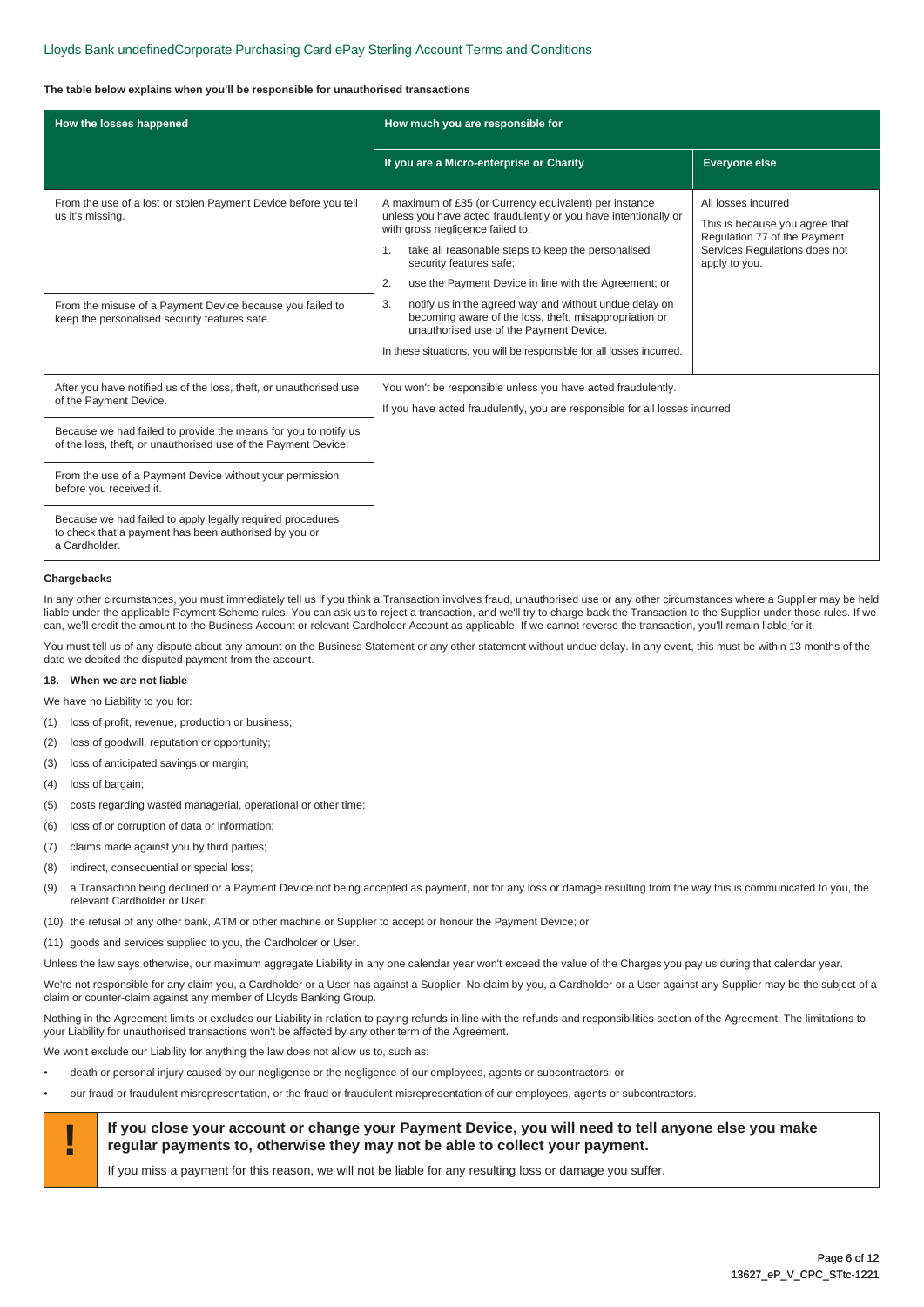# **19. Changes to the Agreement**

This table sets out how and when we can make changes to the Agreement.

| Reason for changing the Agreement                                                                                                                                    | How much notice we'll give you before the changes<br>come into effect                                     |  |
|----------------------------------------------------------------------------------------------------------------------------------------------------------------------|-----------------------------------------------------------------------------------------------------------|--|
| Change in relevant legislation, regulations or codes of practice that apply to us or how we are regulated<br>that prevents us giving you two months' written notice. | As much written notice as reasonably possible.                                                            |  |
| Changes to the Payment Scheme Exchange Rate.                                                                                                                         | These changes will take effect immediately without notice on<br>being amended by the Payment Scheme.      |  |
| A favourable change to any interest rate or charges that apply to you.                                                                                               | We'll make the change immediately without notice, and<br>changes will be shown on the Business Statement. |  |
| Amend our Charges, introduce new Charges and/or amend any agreed with you.                                                                                           | At least two months' written notice.                                                                      |  |
| An unfavourable change to any interest rate or charges that apply to you.                                                                                            |                                                                                                           |  |
| Any other reason, for example we may make changes to:                                                                                                                |                                                                                                           |  |
| comply with changes to the law;<br>٠                                                                                                                                 |                                                                                                           |  |
| rectify errors;<br>٠                                                                                                                                                 |                                                                                                           |  |
| improve security;<br>٠                                                                                                                                               |                                                                                                           |  |
| change the scope of the services we provide; or                                                                                                                      |                                                                                                           |  |
| take account of reorganisations within Lloyds Banking Group.                                                                                                         |                                                                                                           |  |

# **20. What you can do if we make a change to the Agreement**

If we make a change, your options are set out below in the table.

| Type of change                   | Your options                                                    | <b>Next steps</b>                                                                                                                                                                                  |  |
|----------------------------------|-----------------------------------------------------------------|----------------------------------------------------------------------------------------------------------------------------------------------------------------------------------------------------|--|
| One we can make immediately      | Accept the relevant change                                      | We'll assume you are happy with the change unless you decide to end your Agreement.                                                                                                                |  |
|                                  | End your Agreement                                              | You cannot reject the change but you can end the Agreement if you want to (see "Ending"<br>the Agreement").                                                                                        |  |
| One we have to tell you about in | Accept the relevant change                                      | We'll assume you are happy with the change unless you tell us otherwise.                                                                                                                           |  |
| advance                          | Before a change comes into<br>effect you may reject the change. | You must tell us in writing.<br>The Agreement will end the day before the change comes into effect, unless you have<br>specified an earlier date.<br>We won't charge you for ending the Agreement. |  |

# **21. Removal of a Cardholder**

When a Cardholder ceases to be your employee, contractor or agent:

- (1) you must inform us (on the form we provide or through OCMS) within seven Business Days;
- (2) your obligations under the Agreement will continue in full force;
- (3) you must take steps to ensure the Payment Device is recovered and destroyed (if it is a Card, you will need to cut it in two through the chip);
- (4) you remain liable to us for all Transactions including any new ones made before the Payment Device is destroyed;
- (5) if applicable, we may cancel the existing Embedded Payment Solution details and give you new ones; and
- (6) you must ensure that the Cardholder's Embedded Payment Solution details are no longer used with any Supplier.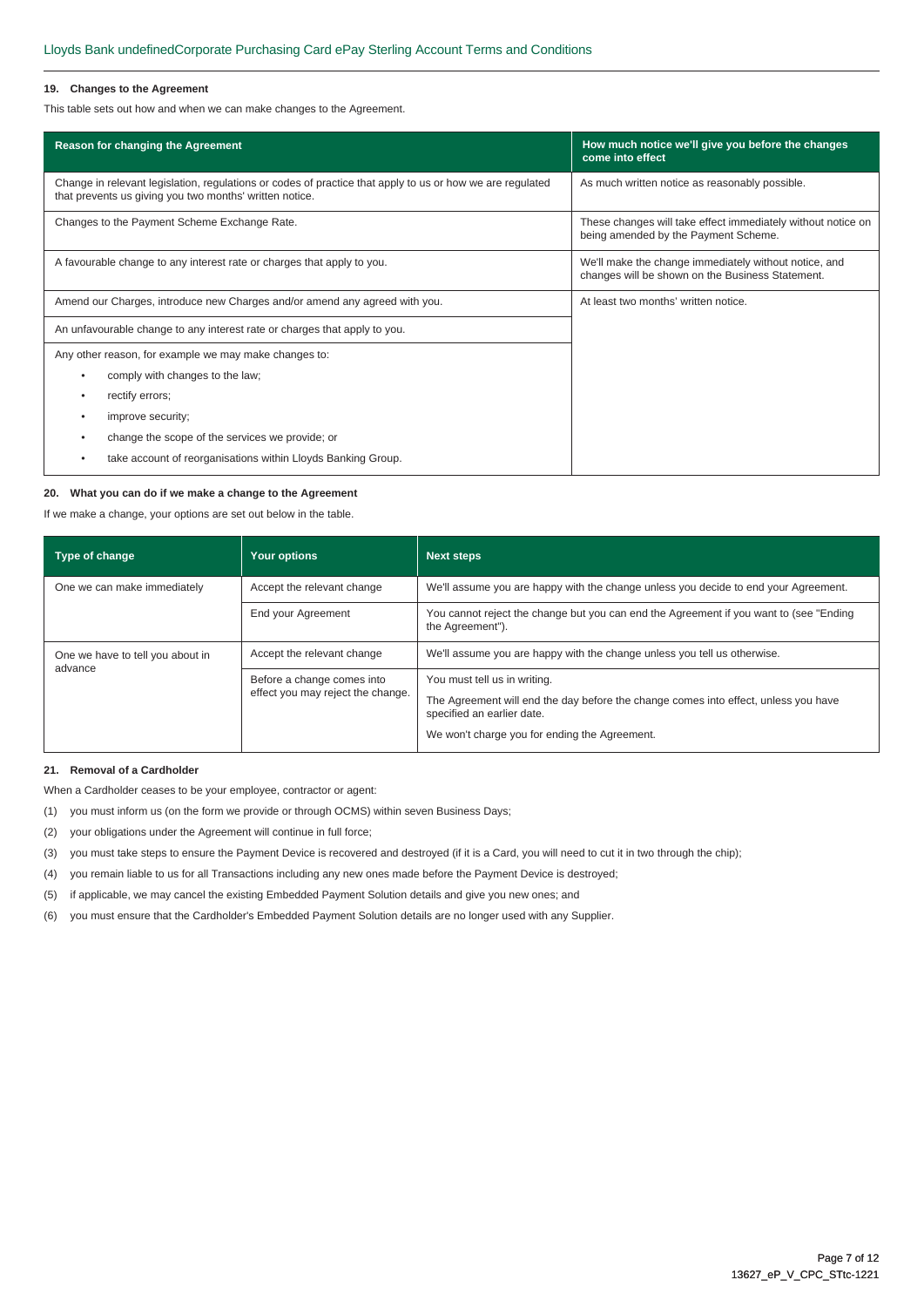# **22. Ending the Agreement**

The Agreement will continue until terminated in line with this clause. If you have more than one type of Product, you or we may end one set of Product Conditions without affecting these General Conditions, which will continue in effect until all other Product Conditions have been ended. If you only have one Product and you or we end the Product Conditions in line with the Agreement, the General Conditions will end too.

| Who can end it | Reason for ending the Agreement or any Product Conditions                                                                                                                                                                                                                             | <b>Notice needed</b>                                                                                                        |
|----------------|---------------------------------------------------------------------------------------------------------------------------------------------------------------------------------------------------------------------------------------------------------------------------------------|-----------------------------------------------------------------------------------------------------------------------------|
| You            | At any time for any reason                                                                                                                                                                                                                                                            | One month's notice to us in writing                                                                                         |
| Us             | At any time for any reason                                                                                                                                                                                                                                                            | Two months' notice to you in writing, as<br>long as we also give you any other notice<br>that the law says we must give you |
|                | You seriously or repeatedly breach the Agreement or another agreement you have with us                                                                                                                                                                                                | None (unless required by law).                                                                                              |
|                | We reasonably suspect fraudulent activity in connection with the Agreement or the Services (or both)                                                                                                                                                                                  | You must notify us immediately if you<br>become aware that any of these                                                     |
|                | You, a Cardholder or a User does anything we reasonably believe will seriously damage our reputation                                                                                                                                                                                  | circumstances have occurred or you<br>believe they will occur.                                                              |
|                | We reasonably believe that you, a Cardholder or a User is using the Services in connection with any<br>purpose that is unlawful                                                                                                                                                       |                                                                                                                             |
|                | You repeatedly fail to pay any amounts due to us under the Agreement                                                                                                                                                                                                                  |                                                                                                                             |
|                | You, a Cardholder or a User behaves threateningly or abusively towards our staff                                                                                                                                                                                                      |                                                                                                                             |
|                | We are required to do so to comply with legal, fiscal or regulatory changes                                                                                                                                                                                                           |                                                                                                                             |
|                | We find that any information you have given to us (whether in connection with the Agreement or not) is<br>inaccurate in a significant way                                                                                                                                             |                                                                                                                             |
|                | We find you entered into the Agreement without informing us in writing, that material litigation was $-$ or<br>material administrative, criminal or judicial proceedings were – being taken against you ("material" means<br>likely, if successful, to have a damaging effect on you) |                                                                                                                             |
|                | You fail at any time to meet any identification or other checks required by law or regulation                                                                                                                                                                                         |                                                                                                                             |
|                | We reasonably believe that if we do not stop the Services or end the Agreement, we will breach a law or<br>regulation or be exposed to action from a government or regulator                                                                                                          |                                                                                                                             |
|                | Closure is required by court order or regulator's direction or decision                                                                                                                                                                                                               |                                                                                                                             |
|                | You are Insolvent.                                                                                                                                                                                                                                                                    |                                                                                                                             |
|                | We treat you as <b>Insolvent</b> if :                                                                                                                                                                                                                                                 |                                                                                                                             |
|                | you or any other person takes or threatens to take any step in connection with –                                                                                                                                                                                                      |                                                                                                                             |
|                | a suspension or re-scheduling of payments by you, a moratorium of any of your debt or<br>your dissolution or reorganisation (by way of voluntary arrangement, scheme of<br>arrangement or otherwise);                                                                                 |                                                                                                                             |
|                | the making of an arrangement with any of your creditors;                                                                                                                                                                                                                              |                                                                                                                             |
|                | the appointment of an administrator or the intention to appoint an administrator in respect<br>of you;                                                                                                                                                                                |                                                                                                                             |
|                | the appointment of a liquidator, receiver or any similar office, in respect of you or any of<br>your assets; or                                                                                                                                                                       |                                                                                                                             |
|                | any equivalent procedure in any jurisdiction;                                                                                                                                                                                                                                         |                                                                                                                             |
|                | you can't pay your debts as they fall due; or                                                                                                                                                                                                                                         |                                                                                                                             |
|                | you stop trading or threaten to.                                                                                                                                                                                                                                                      |                                                                                                                             |

If we end the Agreement, or any Product Conditions, for these reasons, we can demand repayment of the outstanding balance and close all or any Cardholder Accounts, Business Accounts and any other account you hold with us that is relevant to the Agreement.

# **23. Things you have to do when the Agreement ends**

When the Agreement, or any part of it, ends the following things must happen for the part(s) ended:

- (1) if you have Cards, you must make sure all Cards are returned to you and destroyed (cut in two through the chip). You may be required to return the Cards to us;
- (2) you must make sure any use of a Payment Device is stopped;
- (3) your use of the Service must cease with immediate effect. We need not take any further action regarding any instructions received from you even if we received them before the termination date;
- (4) all outstanding amounts will become immediately due and payable;
- (5) your obligations under the Agreement will continue in force until you have paid us all outstanding amounts; and
- (6) you must keep your Payment Account open until all Transactions have been processed and you have paid us all outstanding amounts.

When the Agreement ends we have no further obligations to you.

**! If you have paid any charges in advance under the Agreement, like an annual fee, we'll refund any unused part of the charge.**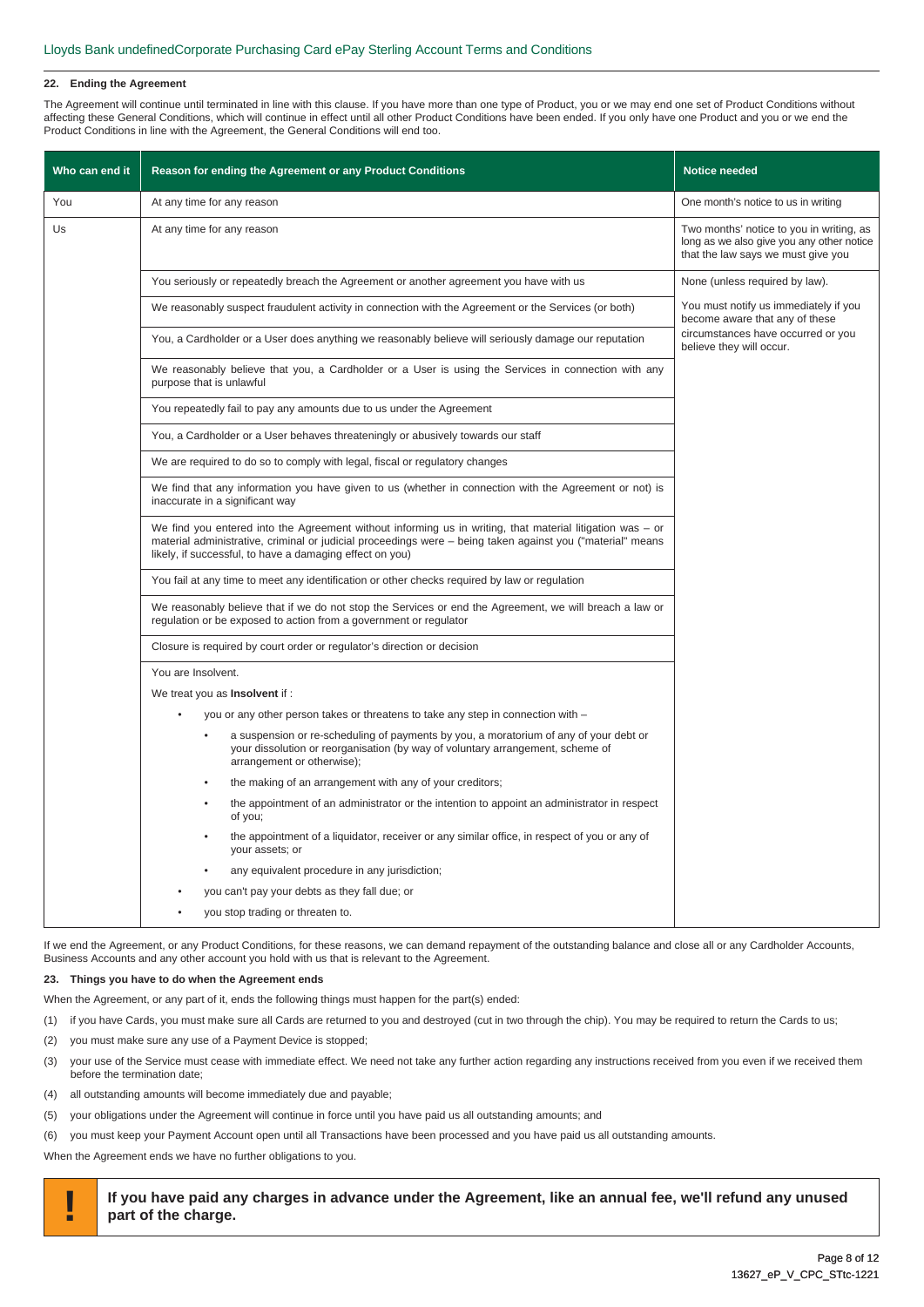# **24. Your Payment Account**

If we do not hold your Payment Account, you authorise us to pass any instructions that may be necessary for the Services to be provided to you and relevant Cardholders to the third-party bank holding your Payment Account. You also confirm that the third-party bank is authorised to accept and act on our instructions.

# **25. General**

We recommend you keep a copy of all the documents that make up the Agreement. If you would like another copy of any of the documents, just ask your relationship manager. You can also find these terms and conditions on our Website.

The Agreement is solely between you and us, with the exception of terms in the Agreement that include references to Lloyds Banking Group (which can be enforced by Lloyds Banking Group). No other person will have any rights to enforce any of its terms.

If we:

- do not insist or we delay insisting that you perform any of your obligations under the Agreement; or
- do not enforce or we delay enforcing our rights against you;

that won't mean we have waived our rights against you. You will still need to comply with those obligations. If we decide to waive a breach by you, we'll do so in writing, and that won't mean we automatically waive any later breach by you.

All warranties, conditions and other terms implied by law are excluded from the Agreement to the extent permitted by law.

# **26. Mistaken payment**

If we are told that money has been paid into your Business Account by mistake, we can take from your account an amount up to the mistaken payment amount. We do not have to ask you to agree to this, but will let you know if it happens. We'll act reasonably and try to minimise any inconvenience to you. If we are unable to return funds to the sender, we can give them details about you and your Business Account so they can recover the money from you.

# **27. Paying more than you owe**

When you make payments or transfer funds into your Business Account, you must not pay us more than you owe. If you have a credit balance on your Business Account at any time, we may apply it to recent or future Transactions. We may return any credit balance to the account from which the money has been sent or pay the funds into your Payment Account or another current account you have with us. We do not pay interest on any credit balances.

# **28. Our service promise**

Whenever vou deal with us, we aim to provide excellent customer service. If we do not achieve this, please tell us so we have the opportunity to put things right. You can write or speak to your relationship manager or customer services centre (or anyone in their teams). You can find details of what will happen next and how we will handle your complaint on our Website.

If you are dissatisfied with the outcome of a complaint you have made to us, you may be eligible to refer the matter to the Financial Ombudsman Service ("FOS"). To understand whether you are eligible to do so, please speak to the FOS directly or refer to its website at www.financial-ombudsman.org.uk. Details of how to contact the FOS can also be found on our Website.

# **29. Notices**

You can contact us by post or by delivering notices by hand, in each case addressed to your relationship manager or Lloyds Bank Card Services PO Box 6061, Milton Keynes, MK7 8LE.

The Agreement may specify we'll contact you in a particular way or the law may say we must do so in a particular way for a specific type of notice. Otherwise, we can contact you by post, telephone or e-mail (in each case using the details you gave us on the Business Application or the Cardholder Application (if applicable) or updated details you have given us since then); through a broadcast message on an online service that we provide to you; or by posting a notice on our Website.

If we are sending a copy of a notice to you, we'll only send one copy even if the Agreement is with two or more of you.

The Agreement is in English and communications and notices between us will be in English.

You must tell us if your contact details change by giving us seven days' written notice.

We'll use your contact details and appropriate secure procedures to let you know if we suspect fraud or a security threat, or if there has been a major operational or security incident that may affect you.

#### **30. Intellectual property and data protection**

You acknowledge that we or our licensors (or both) own all intellectual property rights (whether registered or unregistered) in the Services (but not information uploaded into the Services by you or your affiliates) including any copyright, database rights, trade secrets, trade names and trade marks. You can only use them to the extent necessary for accessing and using the Services. You have no right to grant a sub-licence to any third party.

You grant an irrevocable right to use all information you give, but solely for the purpose of supplying the Services. You must ensure that any person you authorise to access and use the Services permits us to use the information about them for the purpose of supplying the Services.

#### **31. Assignment**

Unless we agree in writing, you may not transfer any of your rights and obligations, or sub-contract any of your obligations, under the Agreement to another person.

We may transfer any of our rights and obligations under the Agreement, or sub-contract any of our obligations, to another person without your consent. You agree that you'll promptly execute all documents that we reasonably require to make a transfer effective.

# **32. Third party rights**

Nothing in the Agreement confers or is intended to confer a benefit enforceable by a person who is not a party to it. Such a person has no right under the Contracts (Rights of Third Parties) Act 1999 to enforce any of its terms.

#### **33. Force majeure**

You and we won't be responsible if either of us (or our sub-contractors or agents) cannot perform any obligations under the Agreement, or if there is a delay in doing so, due to abnormal and unforeseeable circumstances beyond our control as long as the consequences were unavoidable despite all efforts to the contrary.

**Examples** Here are some examples of circumstances that may be beyond your or our control: industrial action, riots, invasions, terrorist attacks, threat of terrorist attacks, war, hostilities, rebellion, local or national emergency, civil commotion, fire, explosion, storm, flood, earthquake, accident, epidemic, natural disaster, acts or omissions of third parties, failure or fluctuation of a power supply or telecommunications networks, or failure of any of our equipment, software, data processing systems or transmission links.

We also won't be responsible if we cannot perform any of our obligations under the Agreement or we are delayed in doing so, because we must act in a certain way for legal or regulatory reasons.

We or a Lloyds Banking Group member may be subject to sanctions or embargoes imposed by the international community including the UK, EU, UN and the USA. We may refuse Transactions or refuse to make any payment if it would result, or in our reasonable opinion is likely to result, in a breach by us or a Lloyds Banking Group member or any of our or their employees of any sanction or embargo whether or not imposed in the UK. We are not liable for any loss, damage, cost or expense for any of the reasons listed in the 'examples' above. We may disclose to the relevant authorities such information regarding any Transaction or payment (or both) as may be required.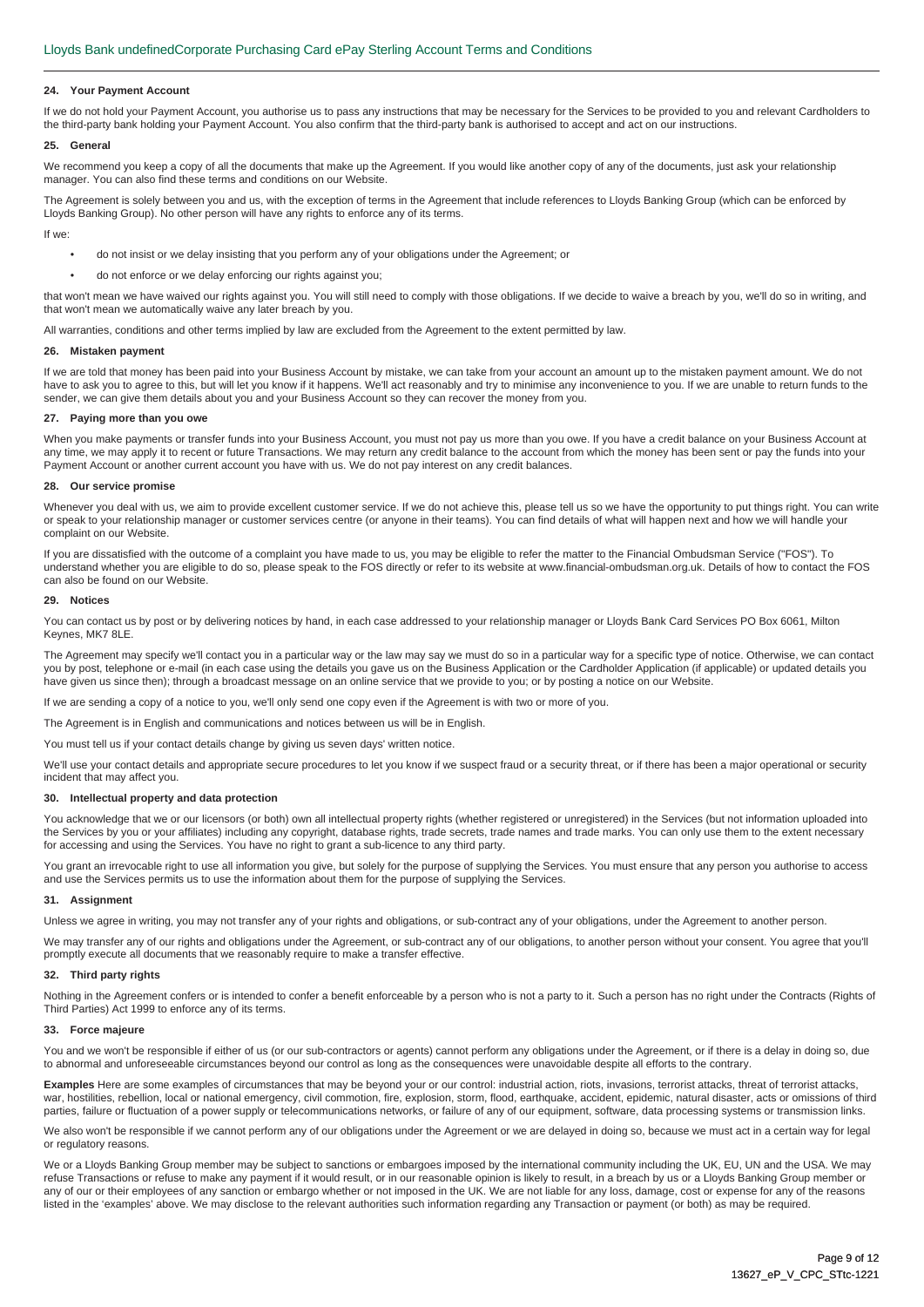# **34. Severability**

Each of the terms in the Agreement operates separately. If any court or relevant authority decides any of the terms is unlawful, the rest will remain in full force and effect. Any unlawful terms will apply with whatever modification is needed to give effect to your and our commercial intentions.

# **35. Governing law and jurisdiction**

The Agreement and any non-contractual obligations that arise out of it are governed by the law of England and Wales. The courts of England and Wales have exclusive jurisdiction to decide any dispute arising out of or in connection with the Agreement, including as regards any non-contractual obligations.

However, if you are:

- a company or other incorporated body and your registered office is in Scotland;
- a sole trader and your business operates from Scotland;
- an unincorporated body and your central management and control is exercised from Scotland; or
- a charity based in Scotland,

then the Agreement and any non-contractual obligations that arise out of it are governed by the law of Scotland. The courts of Scotland have exclusive jurisdiction to decide any dispute arising out of or in connection with the Agreement, including as regards any non-contractual obligations.

# **36. Use of personal data**

You give us your explicit consent (or have obtained the relevant individual's explicit consent) for us to access, process and keep any personal information you give us for the purposes of providing the Services to you. This won't affect any rights you or we have under data protection legislation. You can withdraw your consent by ending the Agreement.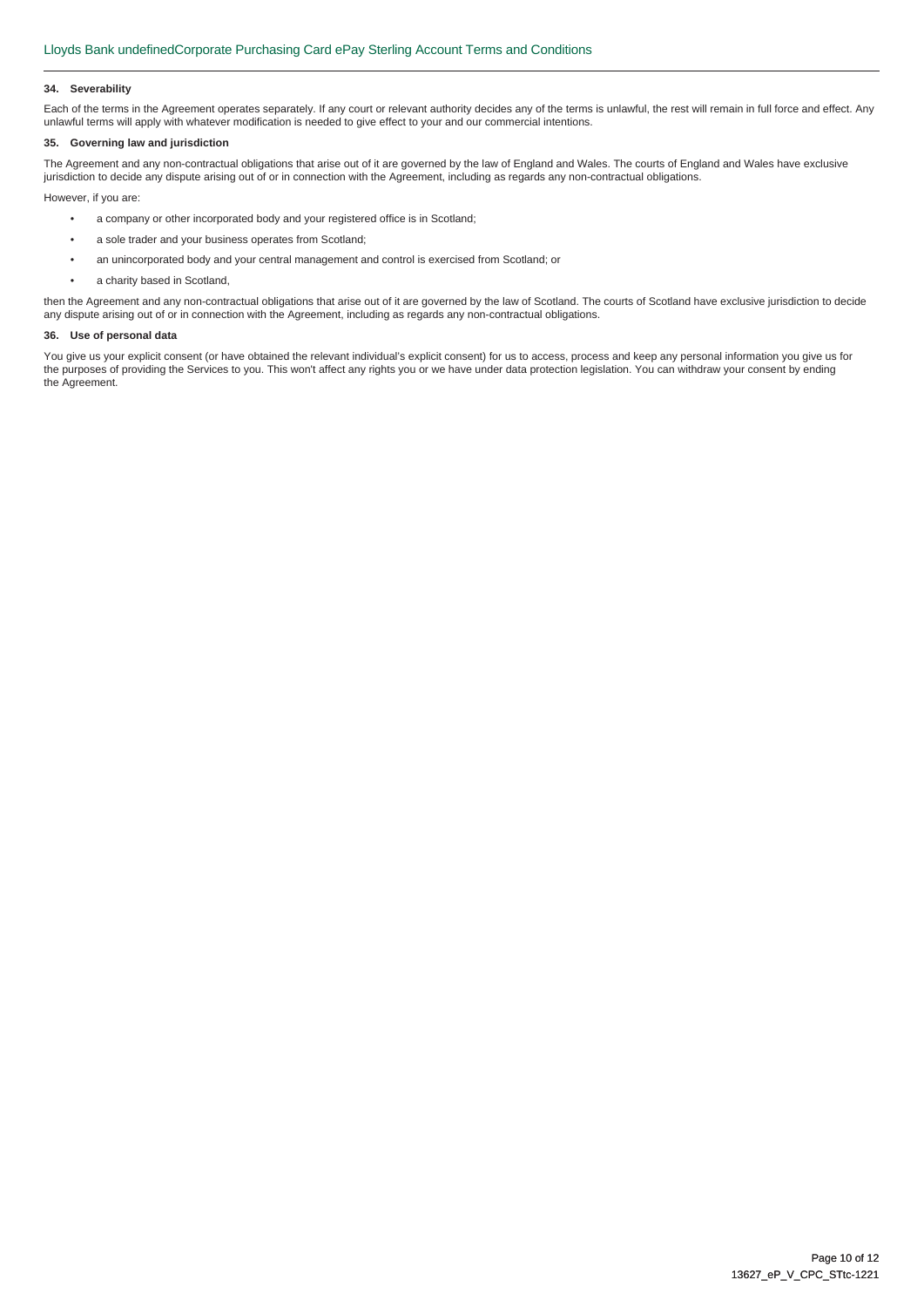# Corporate Purchasing Card ePay Sterling Account Part B - Product Conditions

In these terms and conditions, we use headings to make them easier to read. They do not affect how the terms and conditions are interpreted.

# **Our Agreement with you**

We will provide the Product that these Product Conditions (Part B) are specific to.



Sometimes we give specific meanings to words, so we have capitalised them when they are used in the Agreement. We explain those words here or where we use them. Words given specific meanings in the General Conditions have the same meaning here.

**Cardholder Limit** is defined in the General Conditions as: the maximum amounts of spending permitted for each Cardholder each month (including any Transactions not yet debited and any Authorisations we have given regarding prospective Transactions). For the purposes of this Product, Cardholder Limit also means the maximum amounts of spending permitted on any Payment Device.

Services Agreement: means the agreement between us and the Payment Scheme provider that enables us to provide these Services to you.

# **1. Your additional obligations**

1.1 You must ensure that

- 1) the Programme Administrator provides any Payment Devices to relevant Cardholders on receipt;
- 2) all Programme Administrators and Cardholders comply with the terms and conditions at all times;
- 3) no Programme Administrator or Cardholder is on any list of asset-freeze targets published by the UN, the EU or the UK, or maintained by HM Treasury; and
- 4) any changes to the Programme Administrators are notified in writing to us by an authorised signatory.
- 1.2 You must ensure that you and all Programme Administrators and Cardholders:

use any Payment Devices and security details in line with any security procedures and instructions we provide, and keep them safe;

- 2) do not give or disclose details about any Cardholder Account, Business Account, Payment Device or security details to anyone else or allow anyone else to use them;
- 3) store all information about any Cardholder Account, Business Account, Payment Device or security details safely and dispose of it securely and permanently;
- 4) do not choose any security details that are easy for someone else to guess;
- 5) protect any security details by (a) memorising them and destroying our written notification of them as soon as possible; and (b) not writing them down recognisably or keeping them with a Payment Device or other financial documents; and
- 6) inform us as soon as possible if a Business Statement, Cardholder Statement or other financial information expected from us is not received.

# **2. Using a Payment Device**

Cardholders may only present VCNs to complete Transactions with Suppliers who accept the VCN as payment.

Your Virtual Card may only be used for making purchases from Suppliers. You may not use it for the following purposes:

- Making cash withdrawals.
- Setting up recurring payments.

All Non-Currency Transactions will be converted to the Currency and debited to the Cardholder Account at the Payment Scheme Exchange Rate. Our website says more about the rate and how to compare it with other exchange rates. Depending on which Payment Scheme applies, the Transaction may be converted when it is made or when it is added to the Cardholder Account. You can ask us at what point the Transaction will be converted. Exchange rates may change, so the exchange rate we use to convert the Transaction may differ from the exchange rate on the Transaction date. The exchange rate we use will appear on your Business Statement and relevant Cardholder **Statement** 

The Non-Currency Transaction fee set out in the Product Charges is added to the converted Currency amount. The Non-Currency Transaction fee is for currency conversion. This fee and the converted Currency amount will be shown on the Business Statement and the relevant Cardholder Statement. You agree to exclude provisions of law that can be disapplied for business customers. This means we will not send you certain information, such as electronic messages after each Non-Currency Transaction, which we may send to personal customers.